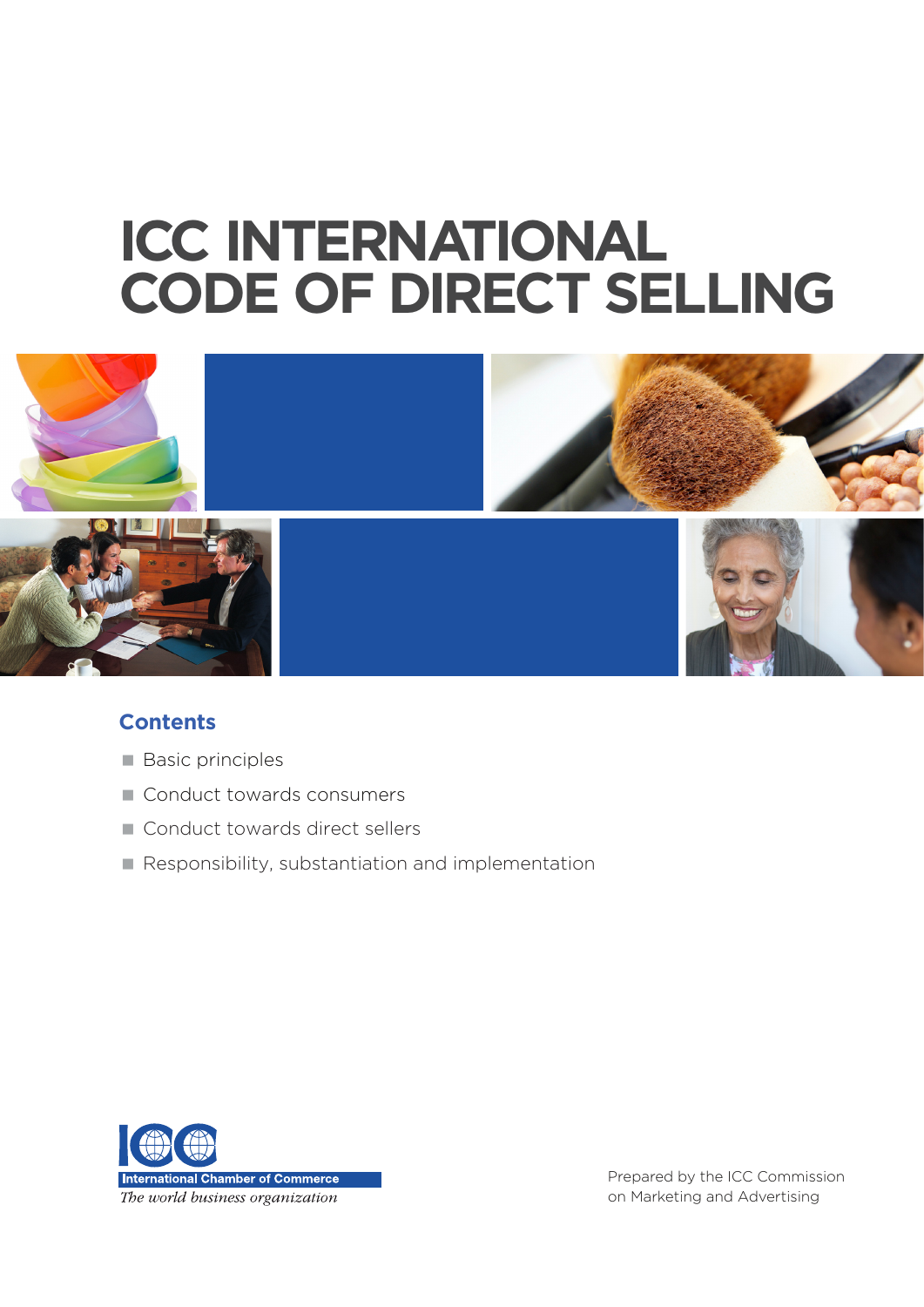

# ICC International Code of Direct Selling

# **Introduction**

#### **Responsible direct selling**

Direct selling is a vital means of marketing and distribution. It encourages competition, helps to create efficient markets, both nationally and internationally, and brings significant benefits to consumers and companies, as well as to society in general.

Responsible direct selling, based on widely supported self-regulatory codes of conduct, is an expression of the industry's recognition of its social obligations. The fundamental value of selfregulation lies in its ability to create, enhance and preserve consumer trust and confidence in the business communities behind it, and thereby in the marketplace itself. Effective self-regulation is also an instrument for the protection of individual companies' goodwill and reputation. Selfregulatory codes continue to be developed and refined in response to societal, technological and economic changes.

Independent systems of self-regulation have been successfully applying ICC Codes for the past 75 years. The use of properly implemented codes of conduct is acknowledged and accepted in all major markets as industry best practice and a recognized means of providing additional consumer protection. Self-regulation is a tried and tested system that has served responsible business well, for the benefit of consumers all over the world.

#### **The Code of Direct Selling**

Since 1937, when the first Code of Advertising Practice was issued, ICC has produced, and successively revised, global sets of ethical rules, covering all main marketing disciplines. The ICC Code of Direct Selling forms part of that comprehensive ICC normative system. In 2006 many of the marketing codes were consolidated into one document, the Consolidated ICC Code of Advertising and Marketing Communication Practice. As direct selling is primarily a method of distribution, the Direct Selling Code remains a stand-alone document; however, by reference (see Scope) it is clearly linked to the Consolidated Code, which is the recognized global reference point for responsible marketing communications.

The ICC Code of Direct Selling was first published in 1978 and followed the already then wellestablished ICC policy of promoting high standards of ethics in marketing via self-regulatory codes, intended to complement the existing frameworks of national and international law.

Like its predecessor (2007), this edition has been developed in close co-operation with the World Federation of Direct Selling Associations (WFDSA). That has ensured the Code is based on the best available expertise, and kept apace with changes in practice and direct selling techniques. The WFDSA has also adopted a world code of conduct applicable exclusively to members of direct selling associations. There is conformity in substance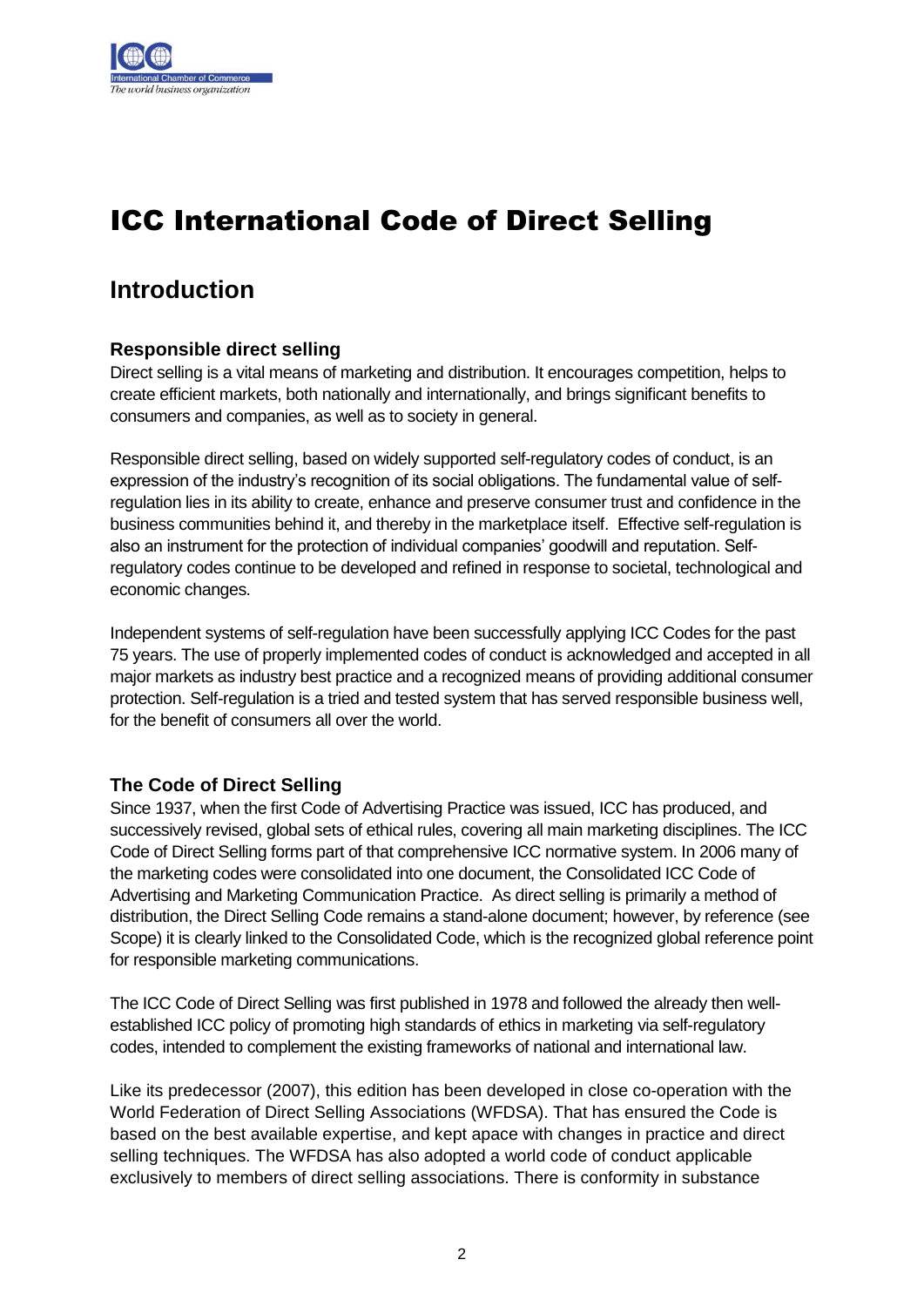between the ICC Code and the industry code. The ICC Code is to be followed by all involved in direct selling.

#### **Purpose of the Code**

The ICC Code of Direct Selling is intended primarily as an instrument for self-regulation and selfdiscipline, but may also be used by the Courts as a reference document within the framework of applicable legislation. ICC expects business operators to respect and endorse the Code both in the spirit and to the letter. It is recommended as a daily reference source for everyone involved in direct selling.

The Code is intended to achieve the following objectives:

- demonstrate responsibility and good practice in direct selling across the world;
- enhance overall public confidence in direct selling;
- **F** respect privacy and consumer preferences and to provide effective consumer protection;
- promote fair competition and free enterprise;
- provide effective practical and flexible solutions;
- minimise the need for detailed governmental and/or inter-governmental legislation or regulations.

#### **Structure of the Code**

The Code is constructed as a system of ethical rules for the various phases and aspects of the direct selling process. It has been divided into four chapters:

- Chapter A: Basic principles
- Chapter B: Conduct towards consumers
- Chapter C: Conduct towards direct sellers
- **EXEC** Chapter D: Responsibility, substantiation and implementation

#### **Scope of the Code**

The Code applies to all direct selling activities in their entirety, whatever their framing, form or content. As for any marketing communications used in connection with direct selling activities, **the Consolidated ICC Code of Advertising and Marketing Communication Practice** applies, unless specifically dealt with in this Code. The Direct Selling Code should also, where relevant, be read in conjunction with other ICC codes, principles and framework interpretations. All relevant documents are available at the dedicated ICC Codes Centre website, found at [www.codescentre.com.](http://www.codescentre.com/)

The distinction between direct selling and other techniques for making direct approaches to consumers should be noted. Direct marketing, including the telephone, and the use of digital interactive media, are covered by Chapters C and D of the Consolidated ICC Code.

This Code sets standards of ethical conduct to be followed by all direct selling companies and their direct sellers. It should also be adhered to by practitioners or other contractors providing services for direct selling purposes.

This Code is to be applied against the background of whatever legislation may be applicable.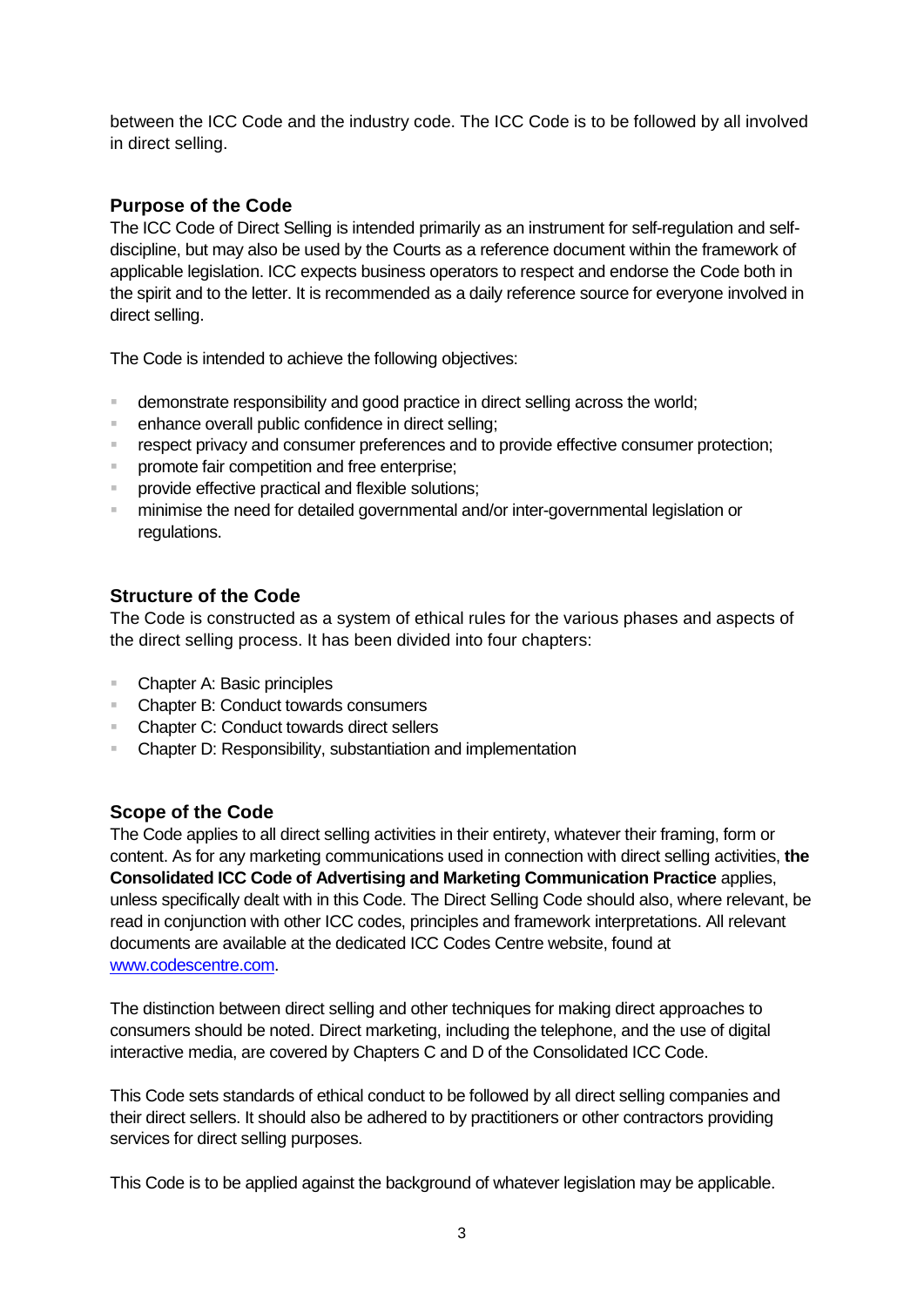

#### **Definitions**

For the purpose of this Code,

- the term **direct selling** refers to the selling of products directly to consumers, generally in their homes or the homes of others, at their workplace and other places away from permanent retail locations, where the direct seller may explain or demonstrate products;
- the term **direct selling company** refers to a business entity which utilises a direct selling distribution system to market products;
- the term **direct seller** refers to a person who is a member of a distribution system of a direct selling company. A direct seller may be an independent commercial agent, independent contractor, independent dealer or distributor, employed or self-employed representative, or any other similar sales representative of a direct selling company;
- the term **consumer** refers to any persons to whom direct selling activities are directed, whether as an individual or as a trade customer or user;
- the term **party selling** refers to selling through explanation and demonstration of products to a group of prospective customers by a direct seller usually in the home of a host or hostess who invites other persons for this purpose;
- the term **product** refers to anything, goods or services, tangible or intangible, that constitutes the subject of an intended direct selling transaction;
- the term **recruiting** refers to any activity conducted for the purpose of offering a person the opportunity to become a direct seller.

#### **Interpretation**

The Code is to be applied in the spirit as well as to the letter, bearing in mind the different degrees of knowledge, experience and discriminatory ability of those to whom direct selling activities are directed.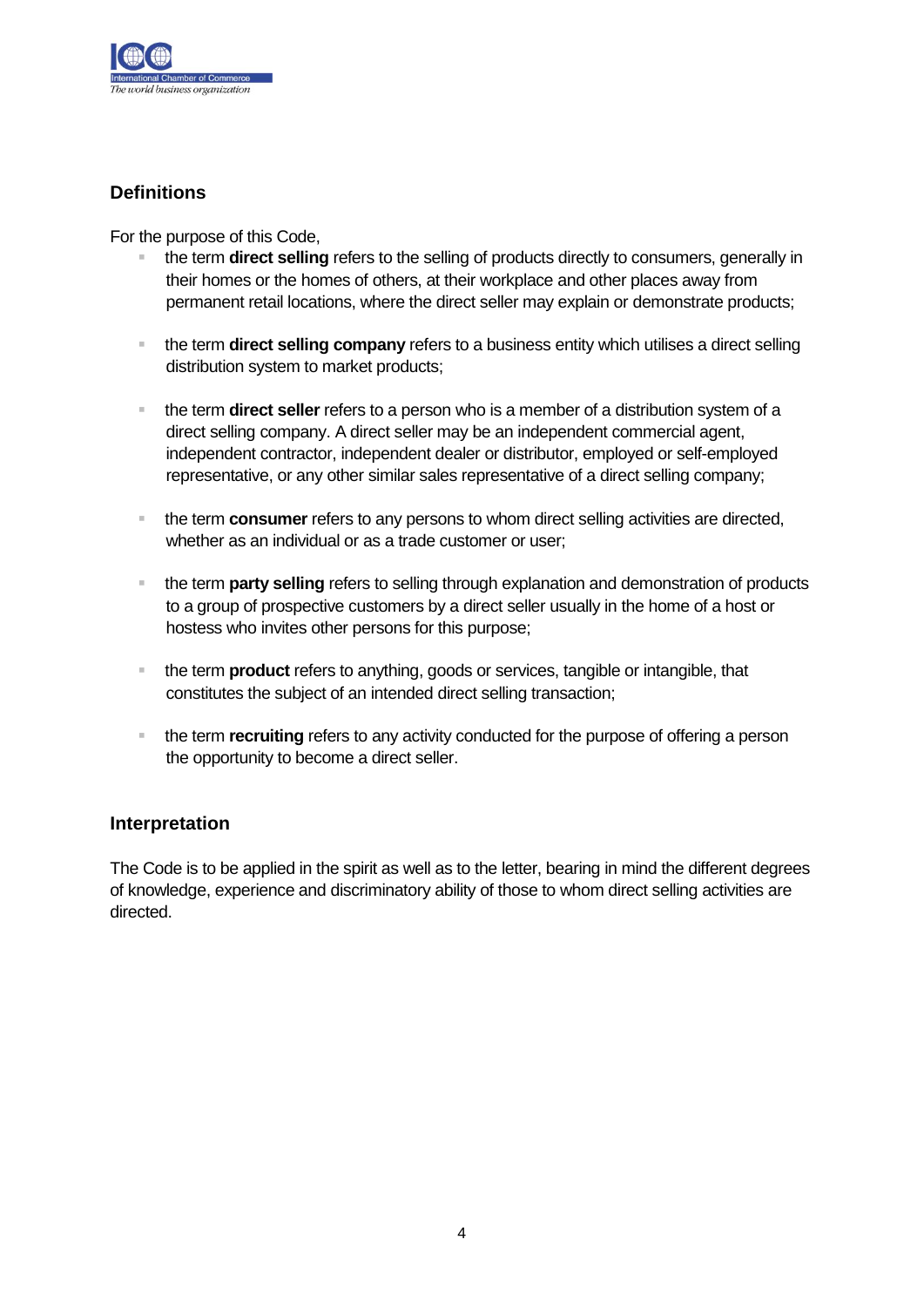# **Rules**

### **Chapter A : Basic principles**

#### **Article A1**

All direct selling should be legal, decent, honest and truthful.

Every direct selling activity should be carried out with a due sense of social and professional responsibility.

No direct selling should be carried out such as to impair public confidence in direct selling.

All direct selling activities should conform to the principles of fair competition as generally accepted in business.

# **Chapter B : Conduct towards consumers**

#### **Article B1 - Fairness**

All direct selling activities should deal fairly with consumers. Activities should be designed and carried out to avoid giving ground for reasonable complaint.

Misleading, deceptive or unfair sales practices should not be used.

High-pressure tactics which might be construed as harassment should be avoided.

No direct selling should be represented to the consumer as being a form of market research.

Direct selling companies and direct sellers should not abuse the trust of individual consumers, and should not exploit a consumer's age, illness, lack of understanding or unfamiliarity with a language.

#### **Article B2 - Respect of privacy**

Any contact should be made in a reasonable manner and during reasonable hours to avoid intrusiveness. Where a consumer has in a clearly visible and unequivocal way (e.g. by "no selling" on a door sign) indicated a wish not to receive approaches from direct sellers this should be respected. A direct seller should discontinue a demonstration or sales presentation immediately upon the request of the consumer.

Any collection and processing of data should be carried out in strict accordance with Article 19 of the Consolidated ICC Code of Advertising and Marketing Communication Practice.

#### **Article B3 - Identification**

At the initiation of a sales presentation, direct sellers should without request truthfully and clearly identify themselves to the consumer, and should also identify their company, the nature of their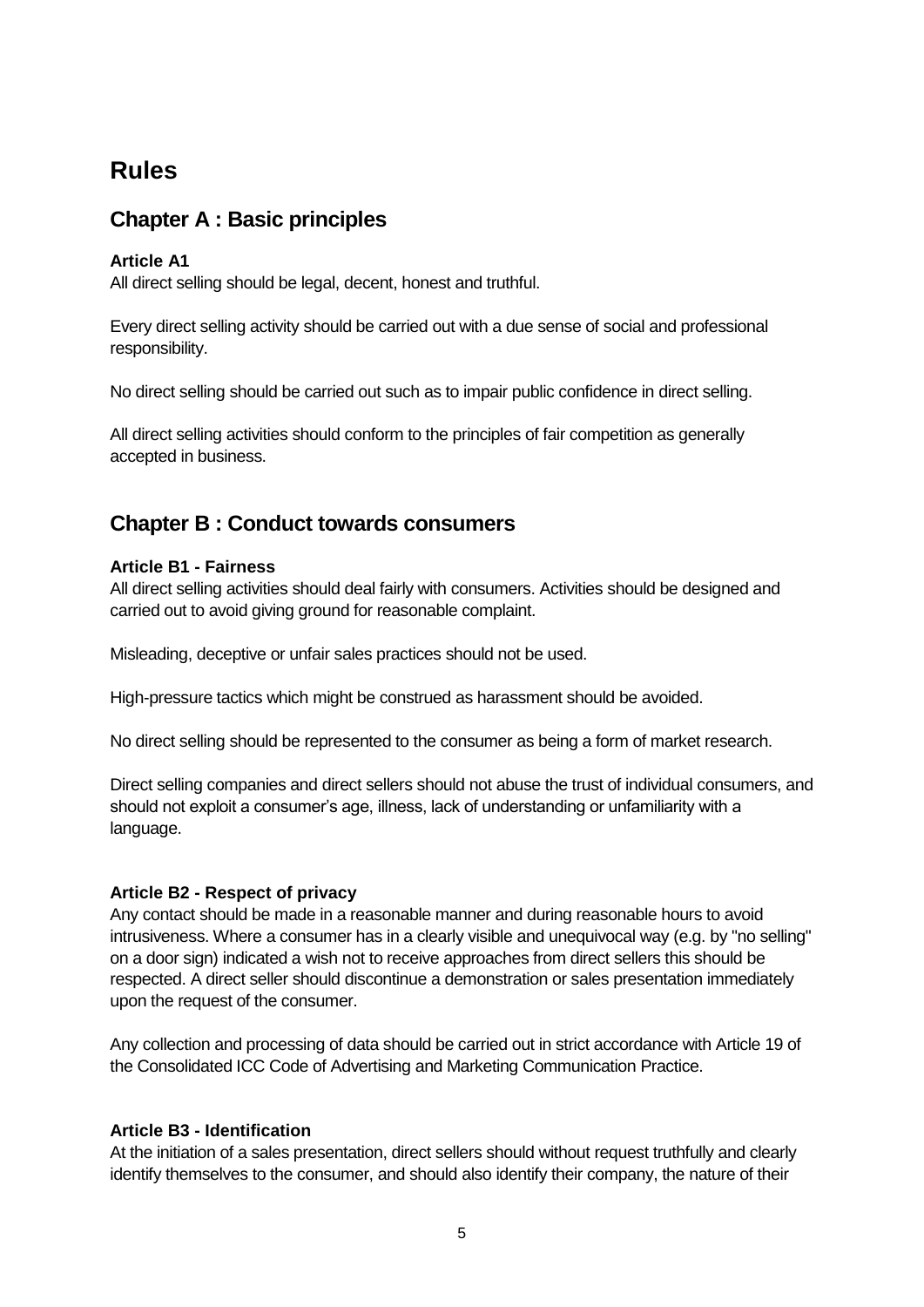

products and the purpose of their solicitation. In party selling, direct sellers should make clear the purpose of the occasion to the host/hostess and to the participants.

Promotional literature, advertisements or mailings should contain the name and address or telephone number of the direct selling company, and may include the telephone number of the direct seller.

#### **Article B4 - Accuracy**

The terms of the offer should be clear, so that the consumer may know the exact nature of what is being offered and the commitment involved in the placing of an order.

#### **Article B5 - Truthfulness**

Presentations and other representations used in direct selling should not contain any product description, claim, illustration or other element which directly or by implication is likely to mislead the consumer.

Descriptions, claims, illustrations or other elements relating to verifiable facts should be capable of substantiation. Direct sellers should only make promises concerning the product which are authorized by the direct selling company they represent.

#### **Article B6 - Explanation and demonstration**

Explanation and demonstration of the product offered should be accurate and complete, in particular with regard to price and, if applicable, credit conditions, terms of payment, cooling-off periods and/or return rights, terms of guarantee, after-sales service and delivery.

The direct seller should endeavour to make sure that the individual consumer clearly understands the information given. Direct sellers should give accurate and understandable answers to all questions from consumers concerning the product and the offer.

The consumer should be given an opportunity to read the entire contract form thoughtfully and without harassment.

#### **Article B7 - Order form**

A written order form should be delivered to the consumer at the time of sale, which should identify the direct selling company and the direct seller and which should contain the full name, permanent address and telephone number of the direct selling company and where applicable of the direct seller and all material terms of the sale. All terms should be clear and legible.

#### **Article B8 - Comparisons, denigration and exploitation of goodwill**

Direct selling companies and direct sellers should refrain from using comparisons which are likely to mislead and which are incompatible with principles of fair competition. Points of comparison should not be unfairly selected and should be based on facts which can be substantiated. Direct selling companies and direct sellers should not denigrate any person, firm or product directly or by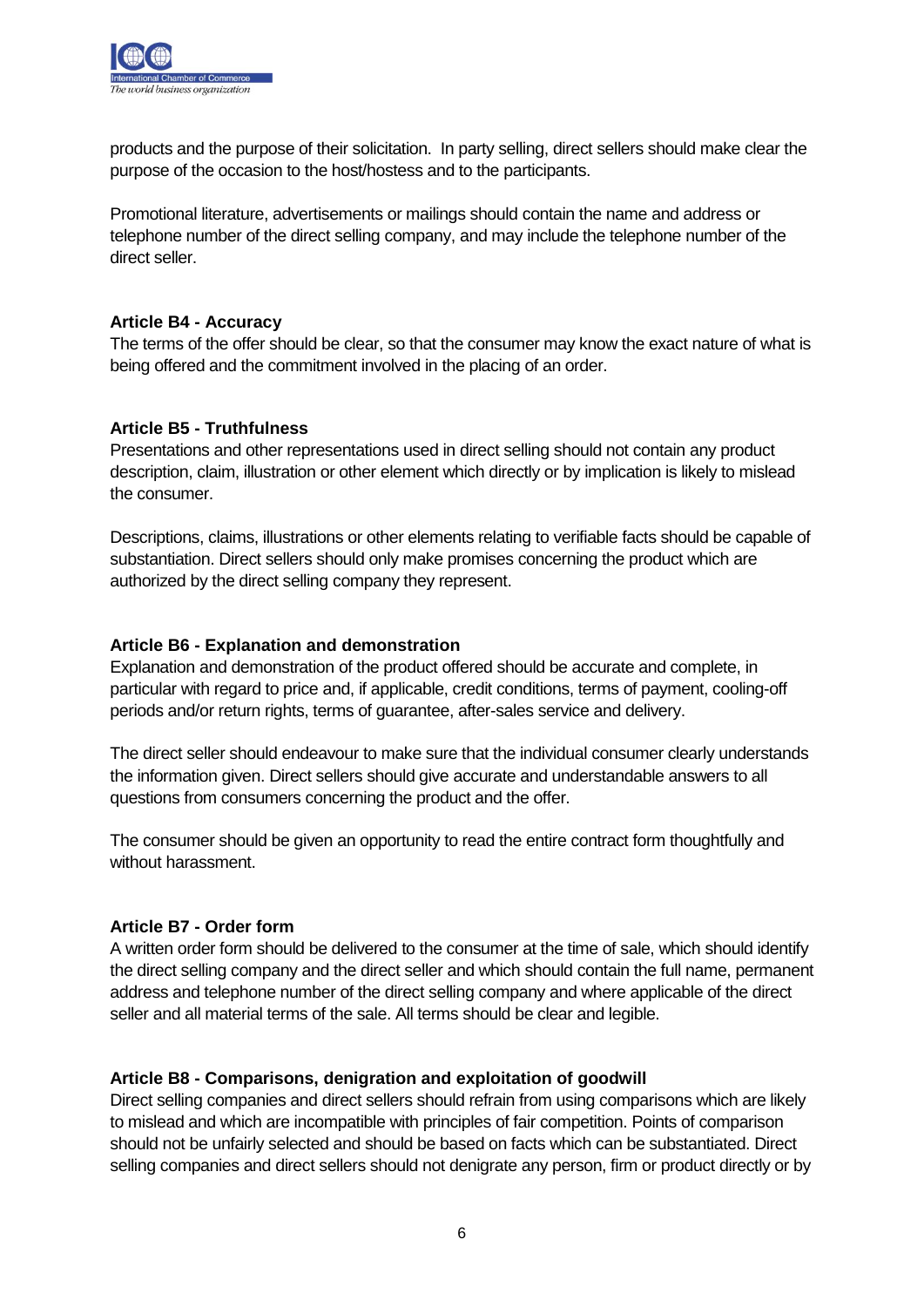implication. Direct selling companies and direct sellers should not take unfair advantage of the goodwill attached to the trade name and symbol of another firm or product.

#### **Article B9 - Testimonials**

The presentation of the offer should not contain or refer to any testimonial, endorsement or supportive documentation unless it is genuine, verifiable and relevant.

Testimonials or endorsements which have become obsolete or misleading through the passage of time should not be used.

#### **Article B10 - Guarantees**

Direct selling should not state or imply that a "guarantee", "warranty" or other expression having substantially the same meaning, offers the consumer rights additional to those provided by law when it does not.

The terms of any guarantee or warranty, including the name and address of the guarantor, should be easily available to the consumer and limitations on consumer rights or remedies, where permitted by law, should be clear and conspicuous. The remedial action open to the consumer should be clearly set out in the order form or other accompanying literature or provided with the product.

#### **Article B11 - After-sales service**

When after-sales service is offered, details of the service should be included in the guarantee or stated elsewhere in the offer. If the consumer accepts the offer, information should be given on how the consumer can activate the service and communicate with the service agent.

#### **Article B12 - Safety and packaging**

Products, including, where applicable, samples, should be suitably packaged for delivery to the customer – and for possible return – in compliance with the appropriate health and safety standards and with Article 17 of the Consolidated ICC Code of Advertising and Marketing Communication Practice.

#### **Article B13 - Fulfilment of orders**

Unless otherwise stipulated in the offer, orders should be fulfilled within 30 days from the date the order is signed by the consumer. The consumer should be informed of any undue delay as soon as it becomes apparent. In such cases, any request for cancellation of the order by the consumer should be granted, and the deposit, if any, should be refunded immediately. If it is not possible to prevent delivery, the consumer should have and be informed of the right to return the product at the direct selling company's or the direct seller's cost within a reasonable amount of time.

#### **Article B14 - Substitution of products**

If a product becomes unavailable for reasons beyond the control of the direct selling company or direct seller, another product may be supplied in its place only if the consumer is informed that it is a substitution, and if such replacement product has materially the same or better characteristics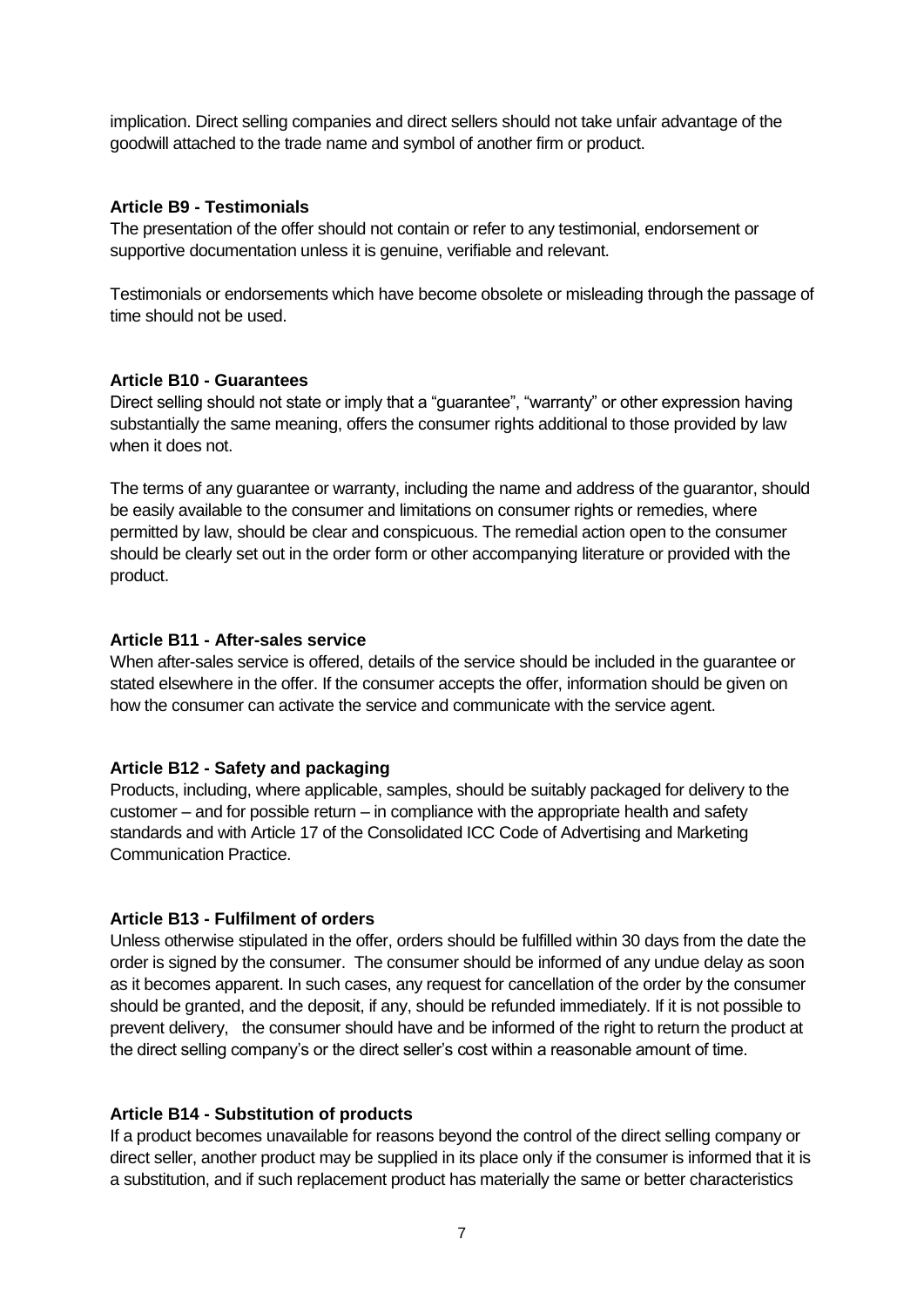

and qualities, and is supplied at the same or a lower price. In such a case, the substitution and the right to return the substitute product at the direct selling company's or direct seller's cost should be explained to the consumer.

#### **Article B15 - Cooling off and return of goods**

Direct selling companies and direct sellers should make sure that any order form contains, whether it is a legal requirement or not, a cooling-off clause permitting the consumer to withdraw from the order within a specified period of time, and to obtain reimbursement of any payment or goods traded in. Direct selling companies and direct sellers offering a right of return should provide it in writing.

#### **Article B16 - Complaints**

Direct selling companies should establish complaint handling procedures that are efficient and fair to the consumer. The receipt of any complaint should be confirmed promptly, and decisions made and communicated to the complainant within a reasonable time.

#### **Article B17 - Price and credit terms**

Whether payment for the offer is on an immediate sale or instalment basis, the price and terms of payment should be clearly stated in the offer together with the nature of any additional charges (such as postage, handling, taxes, etc.) and, whenever possible, the amounts of such charges.

In the case of sales by instalment, the credit terms, including the amount of any deposit or payment on account, the number, amount and periodicity of such instalments and the total price compared with the immediate selling price, if any, should be clearly shown in the offer.

Any information needed by the consumer to understand the cost, interest and terms of any other form of credit should be provided either in the offer or when the credit is offered.

Unless the duration of the offer and the price are clearly stated in the offer, prices should be maintained for a reasonable period of time.

#### **Article B18 - Payment and debt collection**

The procedure for payment and debt collection should be determined in writing before any contract is signed and should be such as to avoid undue inconvenience to the consumer, making due allowance for delays outside the consumer's control.

Debtors should not be approached in an unreasonable manner and debt collection documents which might be confused with official documents should not be used.

#### **Article B19 - Referral selling**

Consumers should not be induced to make a purchase based upon the representation that they can reduce or recover the price by referring prospective customers to the direct sellers for similar purchases, if such reductions or recovery are contingent upon some uncertain, future event.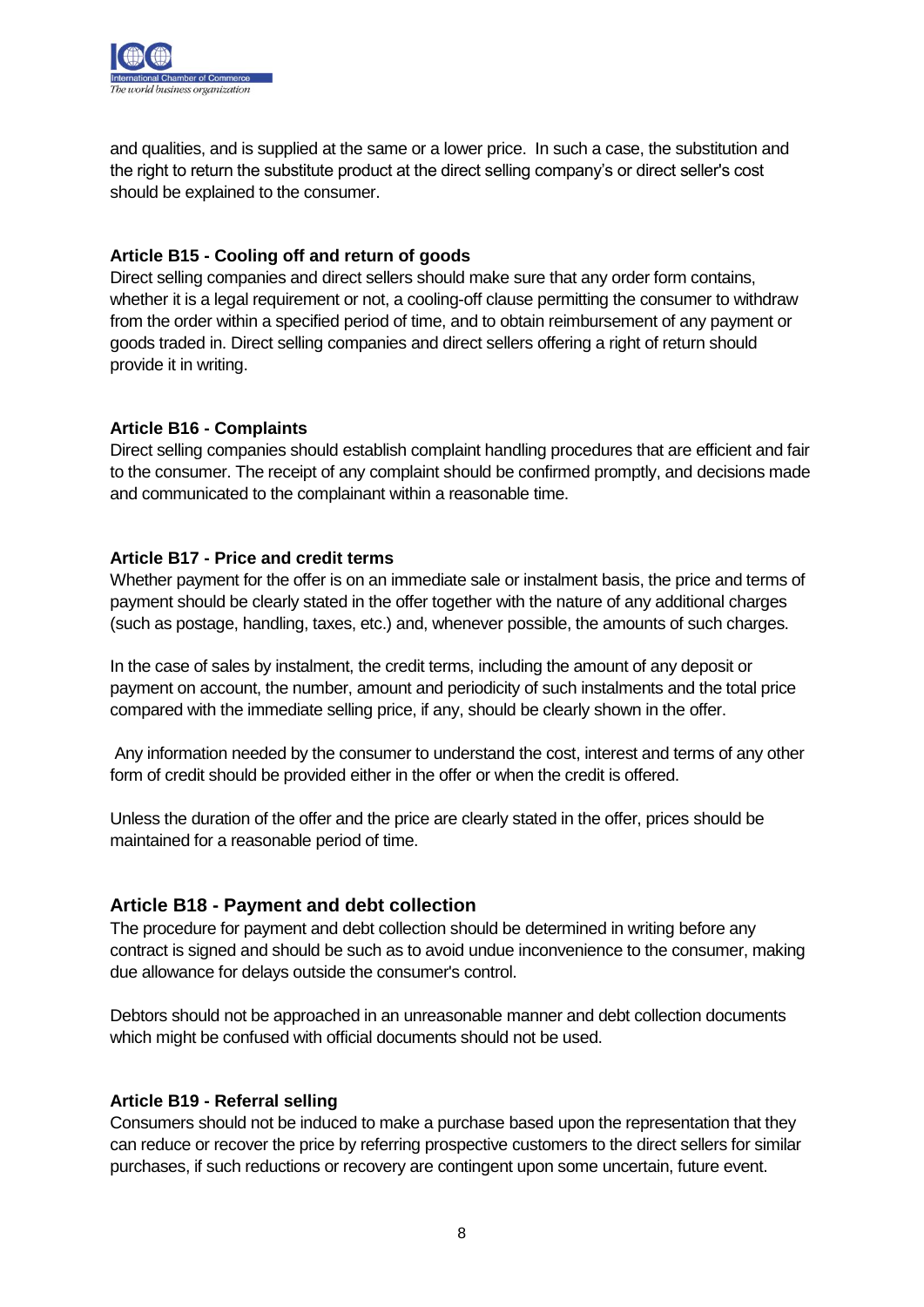# **Chapter C : Conduct towards direct sellers**

#### **Article C1 - Integrity**

Direct selling companies should deal fairly and honourably with direct sellers and prospective recruits, and should not abuse their trust or exploit their possible lack of business experience. Payments and withholdings should be made in a commercially reasonable manner.

Direct sellers should be given adequate education and training to enable them to operate ethically. Direct selling companies should communicate the contents of the Code to all direct sellers. They should be required, as a condition of membership in the company's distribution system, to comply with the standards of the Code; see also Article D6.

Direct sellers should be fully informed by direct selling companies as to the characteristics of the goods or services offered, to enable the direct sellers to give the consumer all necessary information.

#### **Article C2 - Recruiting**

Misleading, deceptive or otherwise unfair recruiting practices should not be used. Unverifiable factual representations or false promises should not be made to prospective recruits. The advantages of the selling opportunity should be presented truthfully, and should not be exaggerated.

The legal, economic and other relevant business factors that are likely to affect appreciably the decision to become a direct seller should be communicated in such a way and at such a time that the prospective recruit can take them into account before accepting the offer of employment, distributorship or commission.

#### **Article C3 - Business information**

Information provided by a direct selling company to its direct sellers and to prospective direct sellers concerning the selling opportunity and related rights and obligations should be accurate and complete.

At the outset, the direct selling company should give its direct sellers either a written agreement to be signed by both parties, or a written statement containing all essential details of the relationship between them. Direct sellers should also be informed of their legal obligations, including any applicable licenses, registrations and taxes.

#### **Article C4 - Remuneration and accounts**

The direct selling company should provide its direct sellers with periodic accounts concerning, as applicable, sales, purchases, details of earnings, commissions, bonuses, discounts, deliveries, cancellations and other relevant data, in accordance with the company's arrangement with the direct sellers. All monies due should be paid and any withholdings made in a transparent and commercially reasonable manner.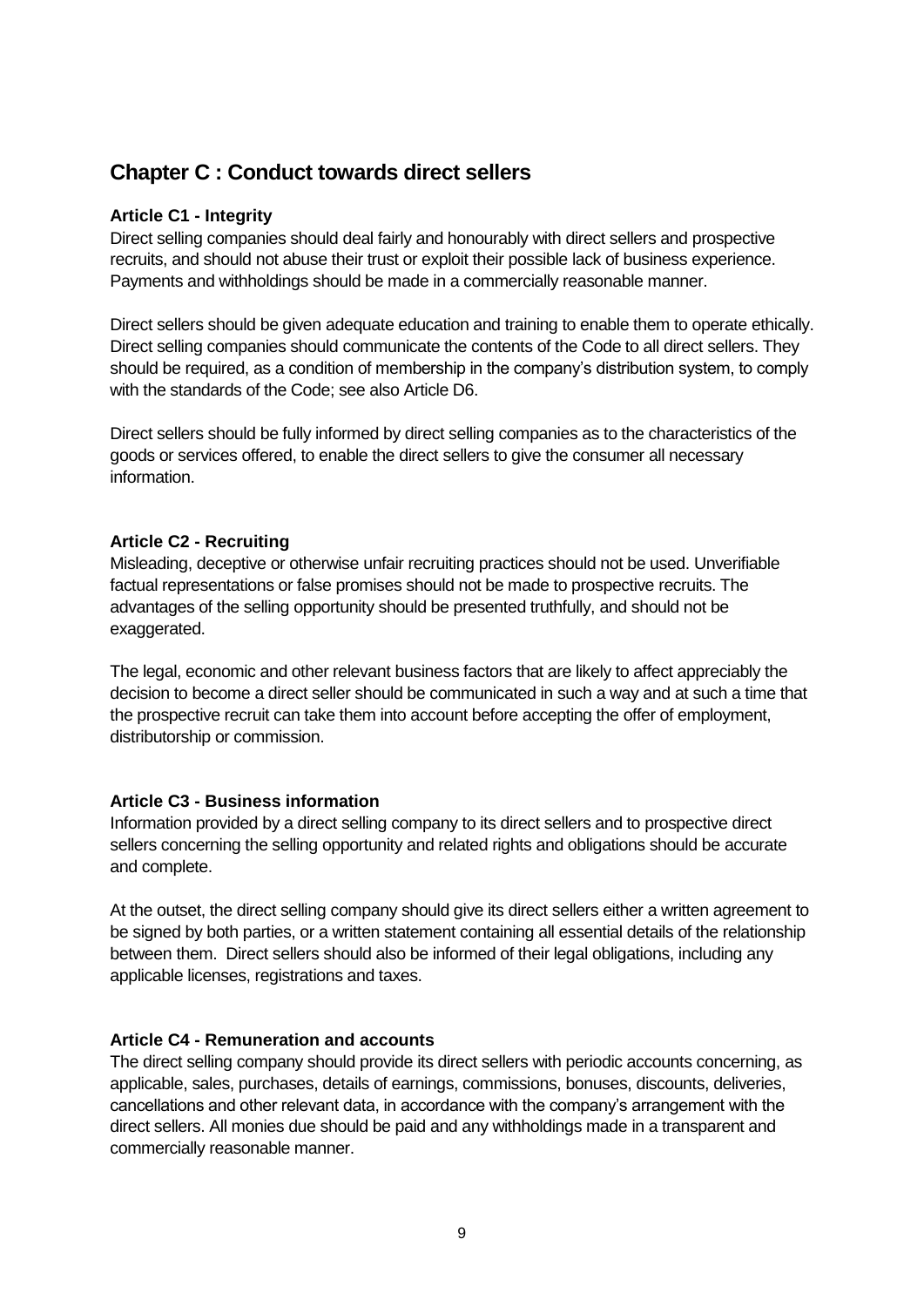

#### **Article C5 - Fees**

Entrance fees, training fees, franchise fees, fees for promotional materials or other fees related solely to the right to participate in the business should not be unreasonably high. Any fees charged to become a direct seller should relate directly to the value of materials or products provided in return.

#### **Article C6 - Earnings claims**

Actual or potential sales or earnings of direct sellers should not be misrepresented. Any sales or earnings representations made should be based upon documented facts.

#### **Article C7 - Inventory**

Direct selling companies should not require or encourage direct sellers to purchase product inventory in unreasonably large amounts. The following should be taken into account when determining the appropriate amount of product inventory:

- the relationship of inventory to realistic sales possibilities,
- the nature of competitiveness of the products and the market environment, and
- the company's product return and refund policies.

#### **Article C8 - Termination**

On the termination of a relationship, the direct selling company should buy back any unsold, but saleable product inventory, including promotional material, sales aids and kits, and credit the direct seller's original net cost thereof less a reasonable handling charge to the direct seller up to 10% of the net purchase price and less any benefit received by the direct seller based on the original purchase of the returned products.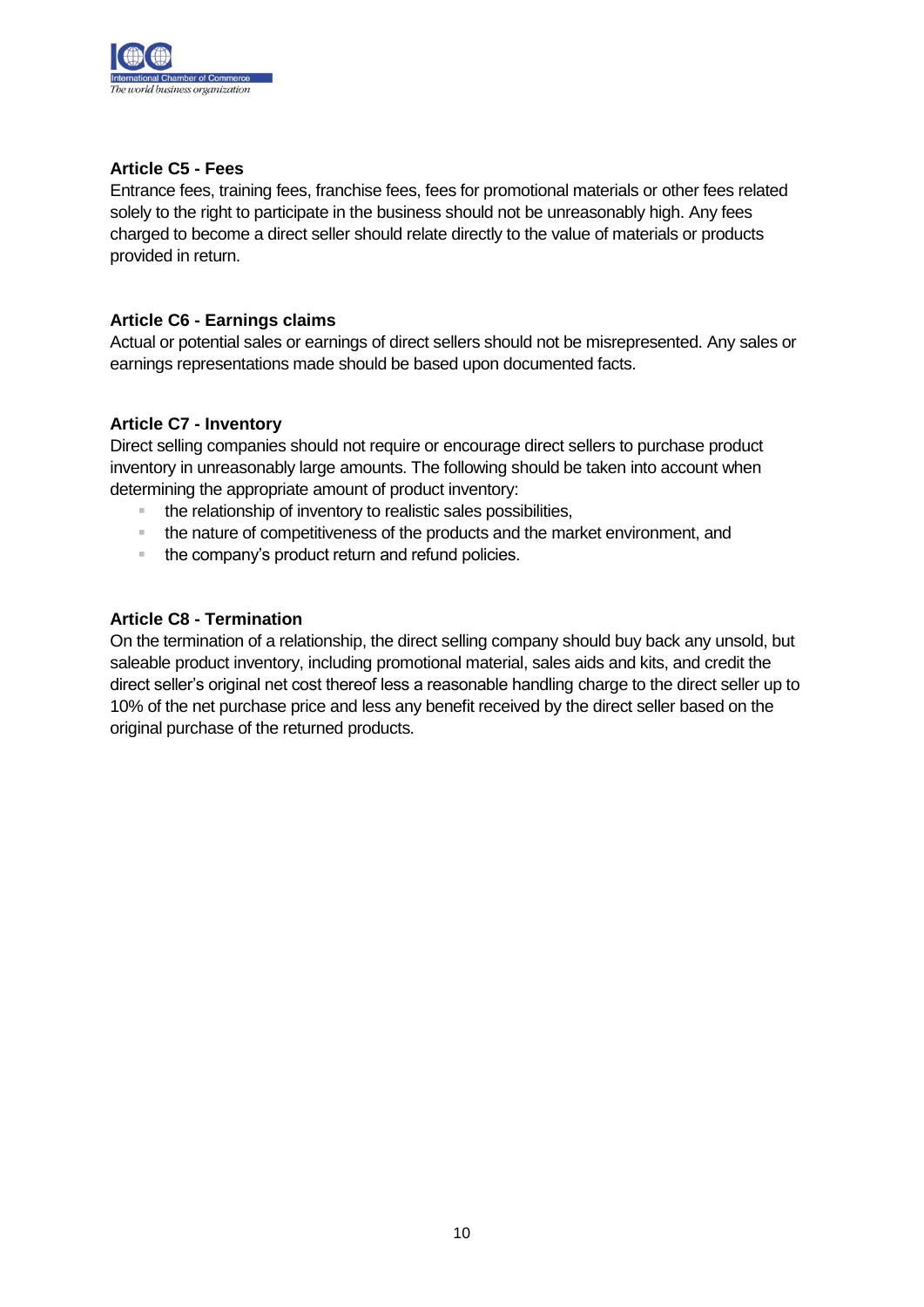# **Chapter D : Responsibility, substantiation and implementation**

#### **Article D1 - Responsibility**

Direct selling companies have overall responsibility for their direct selling activities.

Those taking part in the planning, creation or execution of any direct selling activity have a degree of responsibility commensurate with their position for ensuring that the rules of the Code are observed and should act accordingly. They should exercise due care and diligence and should operate in such a way as to enable the direct selling company to fulfil its responsibilities.

Thus in addition to the direct selling company the Code should be duly observed by:

- direct sellers, whether employed or independent;
- any other member of the direct selling company's distribution system, consultant, agency or their subcontractors, who contribute to the direct selling activity.

#### **Article D2**

The rules of this Code embrace the direct selling activity in its entire content and form, including testimonials and statements, and audio or visual material originating from other sources. The fact that the content or form of the direct selling activity may originate wholly or in part from other sources does not justify non-observance of the Code rules.

#### **Article D3 - Effect of subsequent redress for contravention of the Code**

Subsequent correction and/or appropriate redress for a contravention of the Code, by the party responsible, is desirable but does not excuse the contravention.

#### **Article D4 - Implementation**

The Code, and the principles enshrined in it, should be adopted and implemented, nationally and internationally, by the relevant independent self-regulatory bodies. The Code should also be applied, where appropriate, by all organizations, companies and individuals involved at all stages of direct selling.

All concerned with direct selling should be familiar with the Code and with decisions taken by the appropriate self-regulatory body.

The prime responsibility for the enforcement of the Code against any direct seller rests with the direct selling company.

Requests for interpretation of the principles contained in this Code may be submitted to the ICC Code Interpretation Panel.

#### **Article D5 - Substantiation**

Substantiation of verifiable facts needed to establish compliance of the direct selling activity with the Code should be available and be produced when called for by any appropriate self-regulatory body.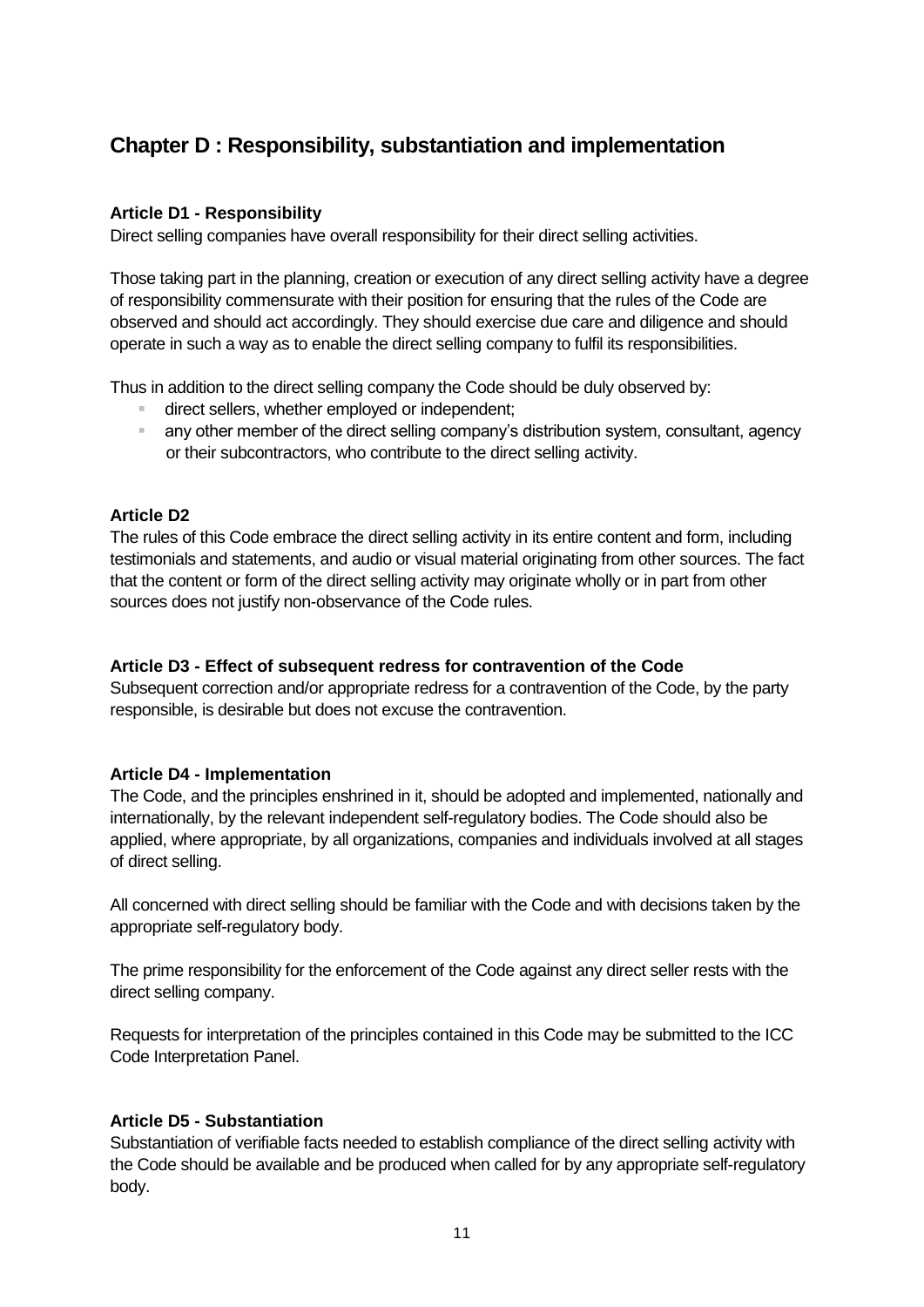

#### **Article D6 - Respect for self-regulatory decisions**

No direct selling company or direct seller should be party to the implementation of any direct selling activity or party to the publication or distribution of any communication which has been found unacceptable by the relevant self-regulatory body or available dispute-resolution mechanisms.

Direct selling companies should include in their contracts, or other agreements of employment, a clause requiring direct sellers to adhere to the applicable self-regulatory rules and to respect decisions and rulings made by the appropriate self-regulatory body.

**\*\*\* \*\*\* \*\*\***

Copyright © 2013

International Chamber of Commerce (ICC)

ICC holds all copyright and other intellectual property rights in this collective work, and encourages its reproduction and dissemination subject to the following:

ICC must be cited as the source and copyright holder mentioning the title of the document, © International Chamber of Commerce (ICC), and the publication year if available.

Express written permission must be obtained for any modification, adaptation or translation, for any commercial use, and for use in any manner that implies that another organization or person is the source of, or is associated with, the work.

The work may not be reproduced or made available on websites except through a link to the relevant ICC web page (not to the document itself).

Permission can be requested from ICC through ipmanagement@iccwbo.org.